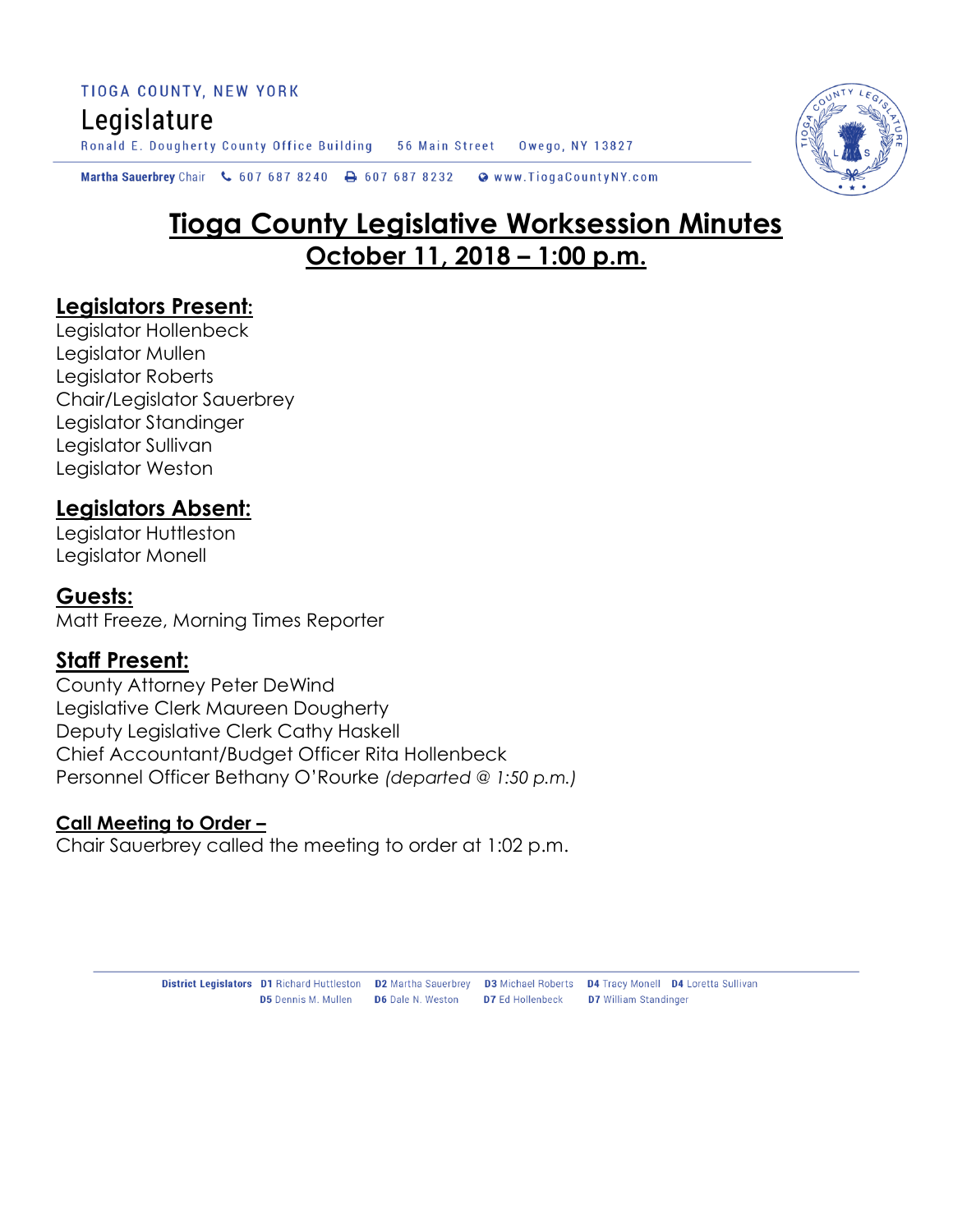# **2019 Budget Update –**

Budget Officer Hollenbeck presented the 2019 preliminary budget under the guise of worstcase scenario. Ms. Hollenbeck reported she has been working on entering salary and fringe data into the budget. Ms. Hollenbeck reported there is a 10% increase in health insurance and approved employee salary increases are 3% for union, 3.5% for non-union and 2-6% for deputies and corrections officers. Ms. Hollenbeck reported salaries represent a significant increase from 2018 to 2019, which includes new positions created in 2018. Ms. Hollenbeck reported new positions proposed for the 2019 budget are included as part of this preliminary budget.

Legislator Sullivan inquired about new positions in the 2019 budget. Ms. Hollenbeck reported she is aware of the following Department's proposed positions:

- Probation Department proposed increasing one (1) part-time Office Specialist position to full-time due to the Raise the Age State mandate.
- Sheriff's Office proposed five (5) full-time corrections officers to replace their part-time positions they would be eliminating.
- Public Works proposed one (1) new engineer position.
- Public Defender there was discussion regarding possible changes in this department, however, Ms. Hollenbeck reported she did not receive any budgetary proposal. Ms. Hollenbeck reported she believes the discussion was tied to an ILS grant and that the position would be reimbursable, therefore, creating no budgetary impact. County Attorney DeWind reported there has been significant movement on this, therefore, submitted a proposal to ILS for three positions, which will expend the entire year one grant. Mr. DeWind reported this proposal has not been approved at this time, however, is hoping to hear something soon, as there is an in-house meeting scheduled tomorrow regarding this proposal. Mr. DeWind reported he would forward information to Ms. Hollenbeck upon receipt.

In regards to the Sheriff's Office proposal, Legislator Sullivan inquired as to whether this will involve elimination of the part-time correction officers. Ms. Hollenbeck concurred and stated there are currently seven (7) part-time corrections officers. Legislator Mullen reported there are currently twelve (12) part-time positions, however, only seven (7) are budgeted. Ms. Hollenbeck reported Undersheriff Jackson provided an estimate of \$35,000 per employee for a total of \$187,000 in full-time salaries minus the \$105,000 budgeted for part-time with the expectation of not utilizing the overtime line. In addition to the salaries, Ms. Hollenbeck reported fringe is approximately 75%, therefore, an overall estimation of \$225,000 for the five (5) full-time correction officers in 2019.

Legislator Mullen reported discussion occurred at the committee, however, no official proposal was submitted or approved. Legislator Mullen reported he expressed his concern during the committee discussion that he does not believe five (5) full-time correction officers is a doable request and suggested three (3) positions. Legislator Mullen reported the biggest problem is part-time correction officers are required to have 18 weeks of academy training, as well as 8-10 weeks of on-the-job training, which takes them out of their job for more than six (6) months, and it is hard to recruit part-time officers under these requirements.

Legislator Mullen reported he is in favor of eliminating part-time positions, however, not in favor of creating five (5) full-time positions in one given budget year.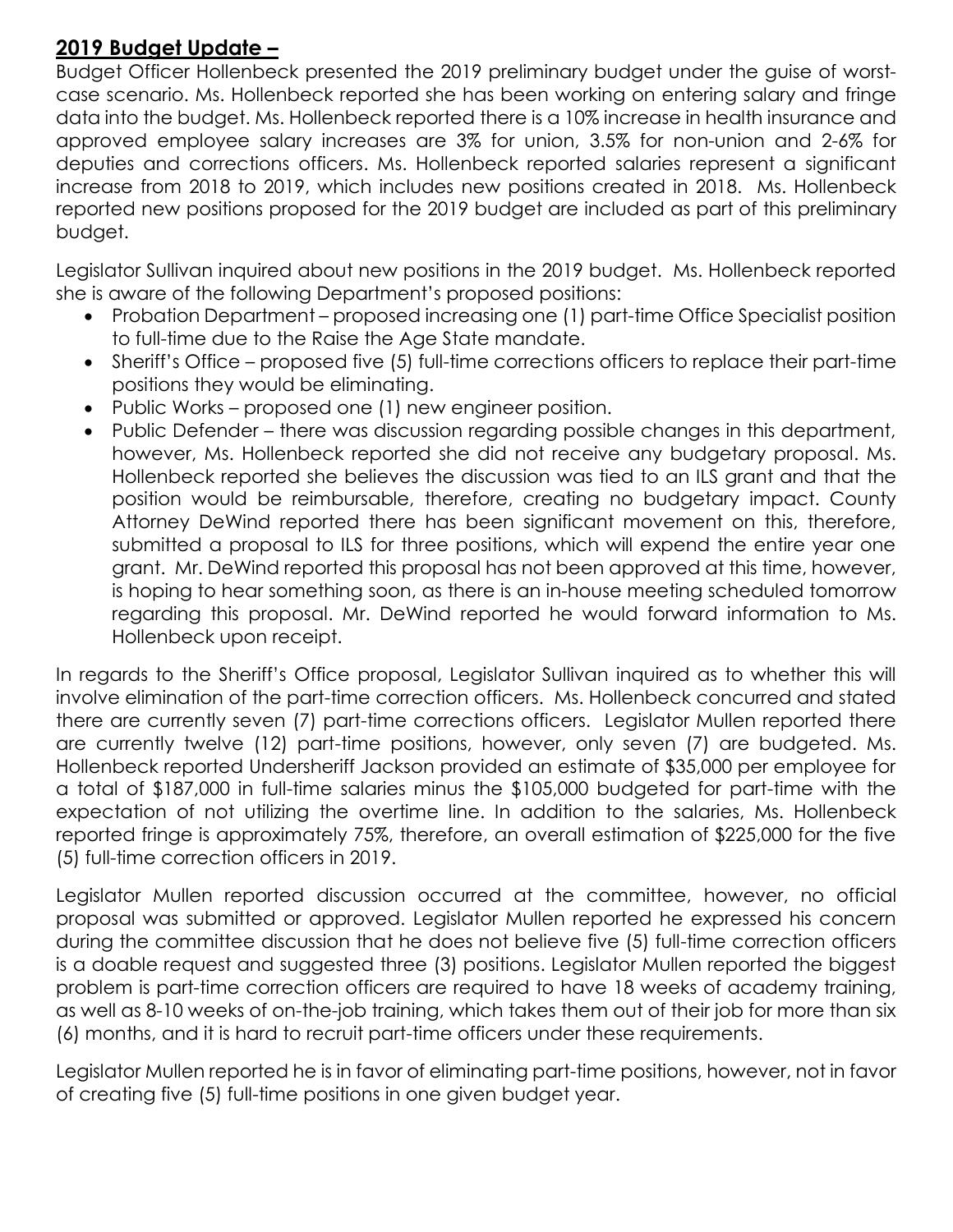Ms. Hollenbeck reported this is the first time the Legislature is seeing the preliminary 2019 budget information, therefore, noting final decisions still need to be made on the capital requests and the positions addressed.

Ms. Hollenbeck reported the Budget Committee, prior to putting the tax cap information together, decided to stay at the 1.5% tax cap of the allowable 2% tax cap. Ms. Hollenbeck reported at that time when the numbers were unavailable and all budgetary information was unknown, Ms. Hollenbeck recommended less than the 2%. However, based on the fund balance reliance, Ms. Hollenbeck is now recommending utilizing all of the 2%. Ms. Hollenbeck reported the tax levy is 2.05%, which is allowable under the established tax cap.

Ms. Hollenbeck reported the preliminary worst-case scenario for fund balance appropriation is \$3.1 million. Ms. Hollenbeck reported going into 2019, the fund balance is \$21 million at yearend 2017 and forecasts \$20 million at year-end 2018.

Legislator Sullivan inquired as to whether this preliminary budget reflects the additional revenue from shared services and Ms. Hollenbeck concurs it does.

Chair Sauerbrey inquired as to whether capital reserve funds are being used to offset the capital equipment requests. Ms. Hollenbeck reported the total capital equipment requests are \$3.2 million and noted the net result without sales tax revenue is \$1.6 million and \$580,000 with sales tax revenue. Ms. Hollenbeck reported most of this request could come out of the capital reserve fund. Ms. Hollenbeck noted it is critical to maintain some funds in the capital reserve fund to accommodate the voting machine replenishment when the time comes.

Ms. Hollenbeck reported the County has two more quarterly casino revenue payments for 2018 that she recommends putting in the general operating fund and not the capital fund. Ms. Hollenbeck reported the County should not rely on casino revenue, as she is projecting these funds to decrease over time and does not foresee this revenue as a large on-going source for the County.

In regards to positions and increased labor costs, Legislator Mullen reported starting next year we should look at possible buy-out options for health care. Ms. Hollenbeck reported health insurance is most likely going to be static. Ms. Hollenbeck reported retirements through attrition would be replaced with new employee retirements at a lower cost. Ms. Hollenbeck reported reclassifying positions from part-time to full-time now qualifies the employee for health insurance. Ms. Hollenbeck reported family coverage averages \$21,000 per employee.

Ms. Hollenbeck reported the County has seen a double-digit growth in solid waste last year and this year. Ms. Hollenbeck reported solid waste (recycling) and general operating fund are included when calculating the tax cap.

Ms. Hollenbeck reported the overall County capital fund balance is \$6 million dollars with only \$2 million set aside in reserve funds for a balance of \$4 million in unrestricted funds.

Legislator Roberts expressed concern with increasing headcount and Legislator Mullen concurred.

Ms. Hollenbeck reported she would like to have a straw poll vote to finalize the following capital equipment and position requests:

 *Capital Equipment* - Ms. Hollenbeck reported the capital equipment includes truck bed, one-ton flat bed, truck box repair lift gate, dump truck, mechanic truck, and tandem axle truck all for Public Works. Legislator Sullivan reported the Public Works Committee was in favor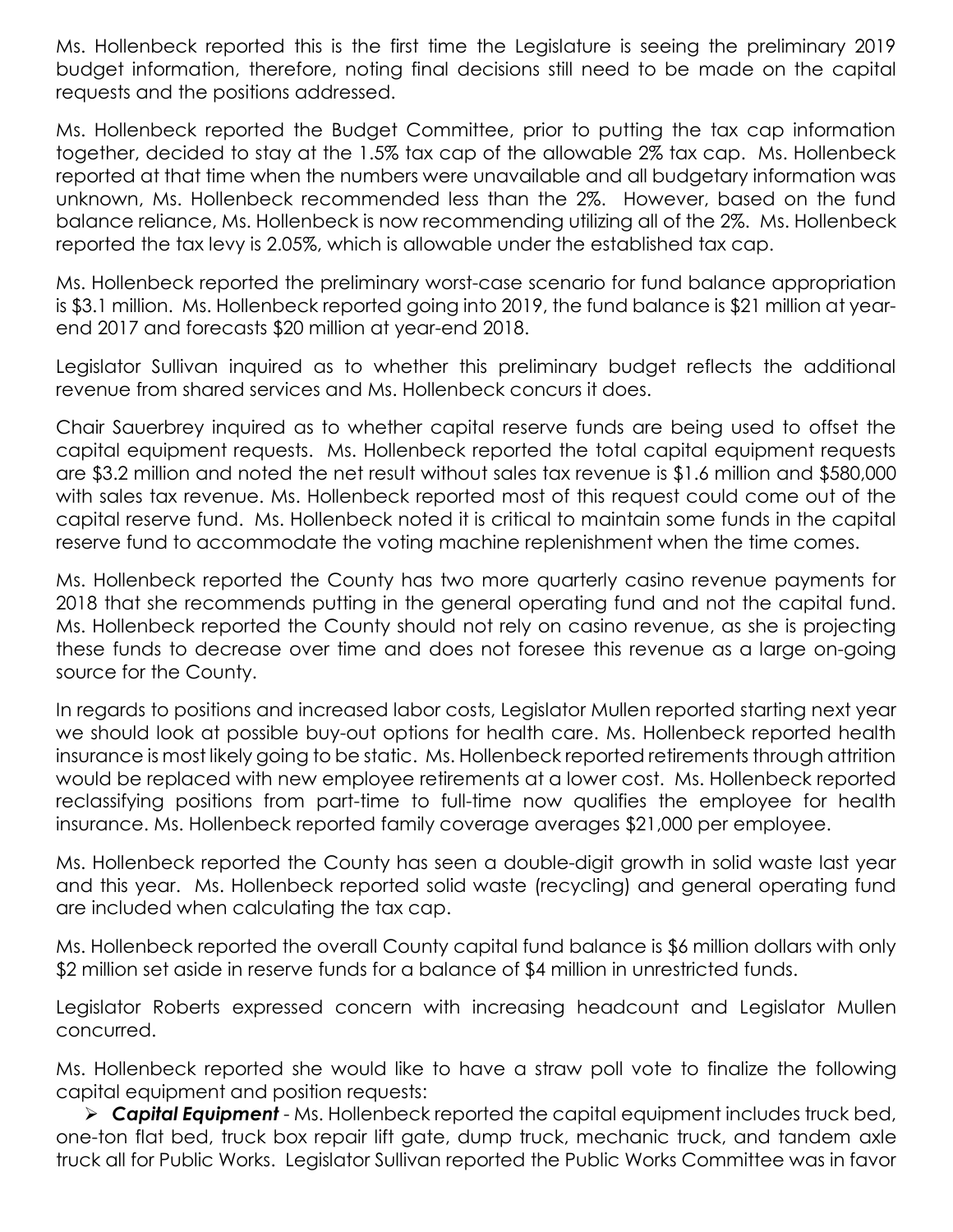of Ms. Hollenbeck moving forward with Ms. Hollenbeck putting this information in the preliminary budget for the Legislature to see the overall picture.

On a straw poll vote, Legislator Sullivan, Hollenbeck, Mullen, Standinger, Roberts, Weston, and Sauerbrey were in favor of Ms. Hollenbeck moving forward with the capital equipment requests as proposed with Legislators Huttleston and Monell being absent.

 *Reclassification of Probation Office Specialist Position from Part-Time to Full-Time* – Legislator Mullen reported as of this week's Public Safety Committee meeting the position remains a part-time position. Legislator Roberts reported this proposal did not go through the Committee. Question raised as to whether this did go through the Committee process as part of Probation Director Bennett's budget presentation.

 *Reclassification of Sheriff Office Correction Officer Positions from Part-Time to Full-Time* – The Public Safety Committee reported a formal request did not go through the committee process and only discussion regarding such reclassification has occurred. Ms. Hollenbeck reported this request is an increase of \$80,000 in salary alone with an additional 75% estimated for fringe per employee.

Chair Sauerbrey suggested Probation and Sheriff's Office attend the next worksession for formally presenting their position proposals. Legislator Roberts reported he believes these requests should go through the committee process before coming to the full Legislature for consideration.

Chair Sauerbrey recognizes the process was not done in accordance with the Legislature protocol, however, to avoid further delays budget preparation, Chair Sauerbrey questioned why discussion could not occur at the next worksession.

Legislator Roberts reported the Sheriff's Office should be made aware that the Public Safety committee did not move this forward due to lack of a formal request.

Personnel Officer O'Rourke inquired whether these positions were included in the Sheriff's and Probation departmental budgets, and if so, the Department Head most likely believes that constitutes a formal request. As a Department Head, Ms. O'Rourke requested clarification as to how a department should make a formal request.

Legislator Standinger reported the manner in which this information was presented was the Department is considering this, but not as a formal proposal. The Public Safety Committee did not vote on this proposal.

Legislator Roberts reported a proposal of this magnitude warrants committee discussion. Legislator Roberts reported if it is necessary to move this to the worksession on October 25, 2018, then he would recommend that the Public Safety Committee convene on the side to bring back a recommendation back to the full Legislature.

Legislator Mullen was in favor of leaving the five (5) positions in the budget as a worst-case scenario and he will have a conversation with Undersheriff Jackson and if necessary will contact the Public Safety Committee via email. In addition, Legislator Mullen will also confirm with Probation Director Bennett regarding the reclassification of the Office Specialist position from part-time to full-time. Chair Sauerbrey reported decision would need finalization by the October 25, 2018 worksession.

 *Public Works Full-Time Engineer* – This request went through the Public Works Committee. Legislator Sullivan reported she could support this position based on the increased workload and the information presented.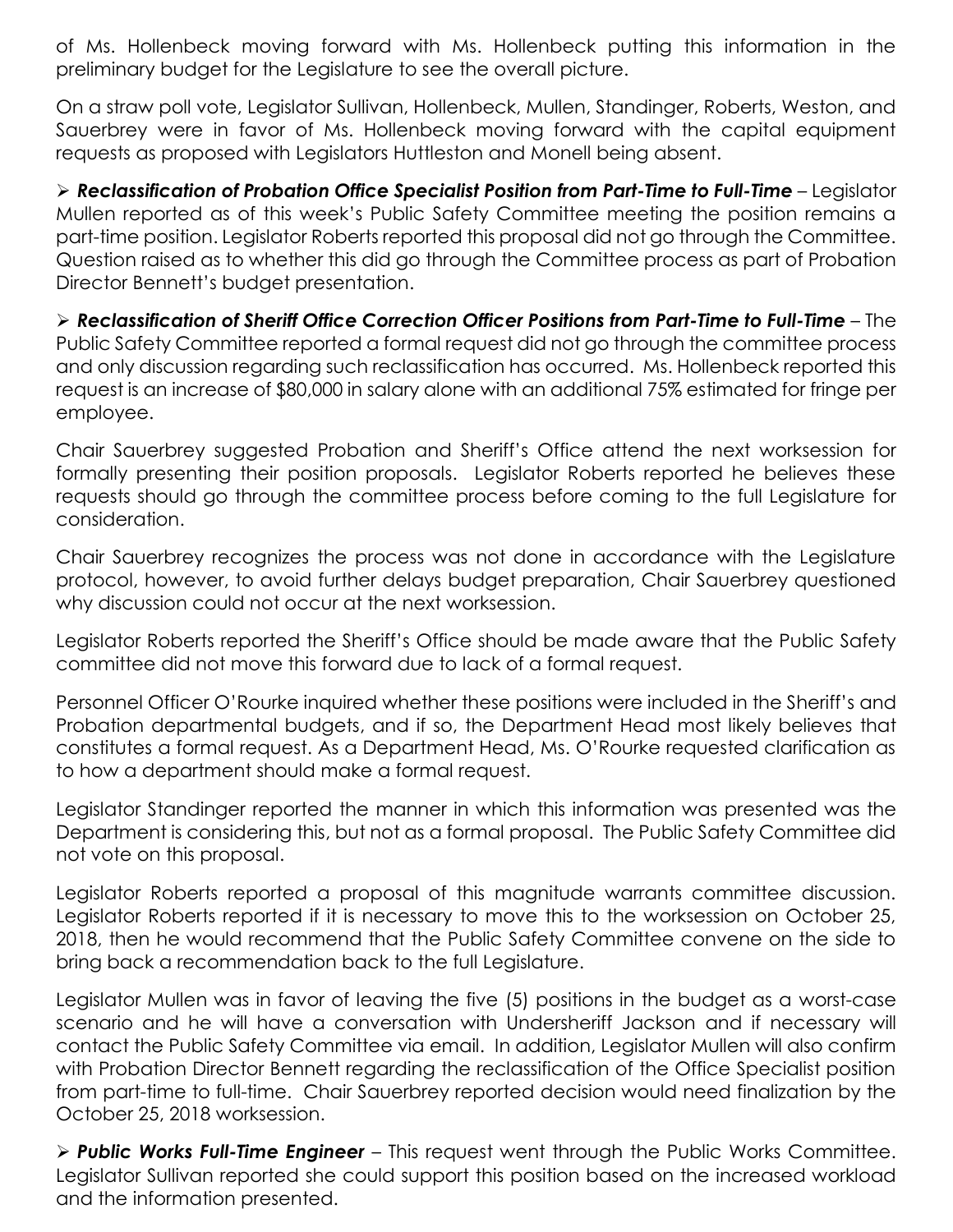On a straw poll vote, Legislators Sullivan, Mullen, Standinger, Weston, and Sauerbrey were in favor of the new Public Works Full-Time Engineer position with Legislators Hollenbeck and Roberts voting no and Legislators Huttleston and Monell being absent.

# **Approval of Worksession Minutes – September 20, 2018:**

Legislator Sullivan motioned to approve the September 20, 2018 Legislative Worksession minutes as written, seconded by Legislator Standinger with Legislators Hollenbeck, Mullen, Roberts, Sauerbrey, Standinger, Sullivan and Weston voting yes with Legislators Huttleston and Monell being absent. Motion carried.

# **Action Items:**

Currently, there are no action items.

#### **Legislative Support – Legislative Clerk Dougherty:**  *Approval of Legislative Support Committee Minutes – September 6, 2018:*

Legislator Sullivan motioned to approve the September 6, 2018 minutes as written, seconded by Legislator Hollenbeck with Legislators Hollenbeck, Mullen, Roberts, Sauerbrey, Standinger, Sullivan and Weston voting yes and Legislators Huttleston and Monell being absent. Motion carried.

Legislative Clerk Dougherty reported the following:

- The October Legislative Meeting is Tuesday, October 16, 2018, at 12:00 p.m*.* in the Hubbard Auditorium. The Finance/Legal Committee will meet prior at 10:30 a.m. in the Legislative Conference Room.
- Legislator Roberts will do the prayer and pledge and start the voting process at the October 16, 2018 Legislature meeting.
- Budget is tracking well.

# **Employee of the 3rd Quarter 2018 –**

Sheri McCall, Tioga Career Center, has been chosen as the Employee of the 3rd Quarter. Employee Recognition Committee (ERC) member, Steve Palinosky, will do the presentation at the October 16, 2018 Legislature meeting. Legislator Standinger will speak on behalf of this employee.

## **Recognition Resolutions (2) –**

- *Resolution Recognizing Robert Tatich's 15 Years of Dedicated Service to Tioga County-*Legislator Mullen will read and present this resolution to Mr. Tatich at the October 16, 2018 Legislature meeting.
- *Resolution Recognizing Judith Mallery's 17 Years of Dedicated Service to Tioga County-*This resolution will just be noted in the minutes of the October 16, 2018 Legislature meeting as Ms. Mallery will not attend.

## **Proclamations (1) –**

 *Dental Hygiene Month* – Legislator Standinger will read and present to Public Health Deputy Director Medina at the October 16, 2018 Legislature meeting.

# **Resolutions:**

All resolutions were reviewed for the October 16, 2018 Legislature meeting with discussion occurring on the following:

► *Set Public Hearing 2019 Budget* – Chair Sauerbrey inquired as to whether this date is set or if it could be changed. Ms. Dougherty reported the Legislature has the option to choose the date. Chair Sauerbrey reported she is unavailable at the regular date/time, therefore, suggested moving the budget hearing to Tuesday, November 13<sup>th</sup>. Legislators inquired